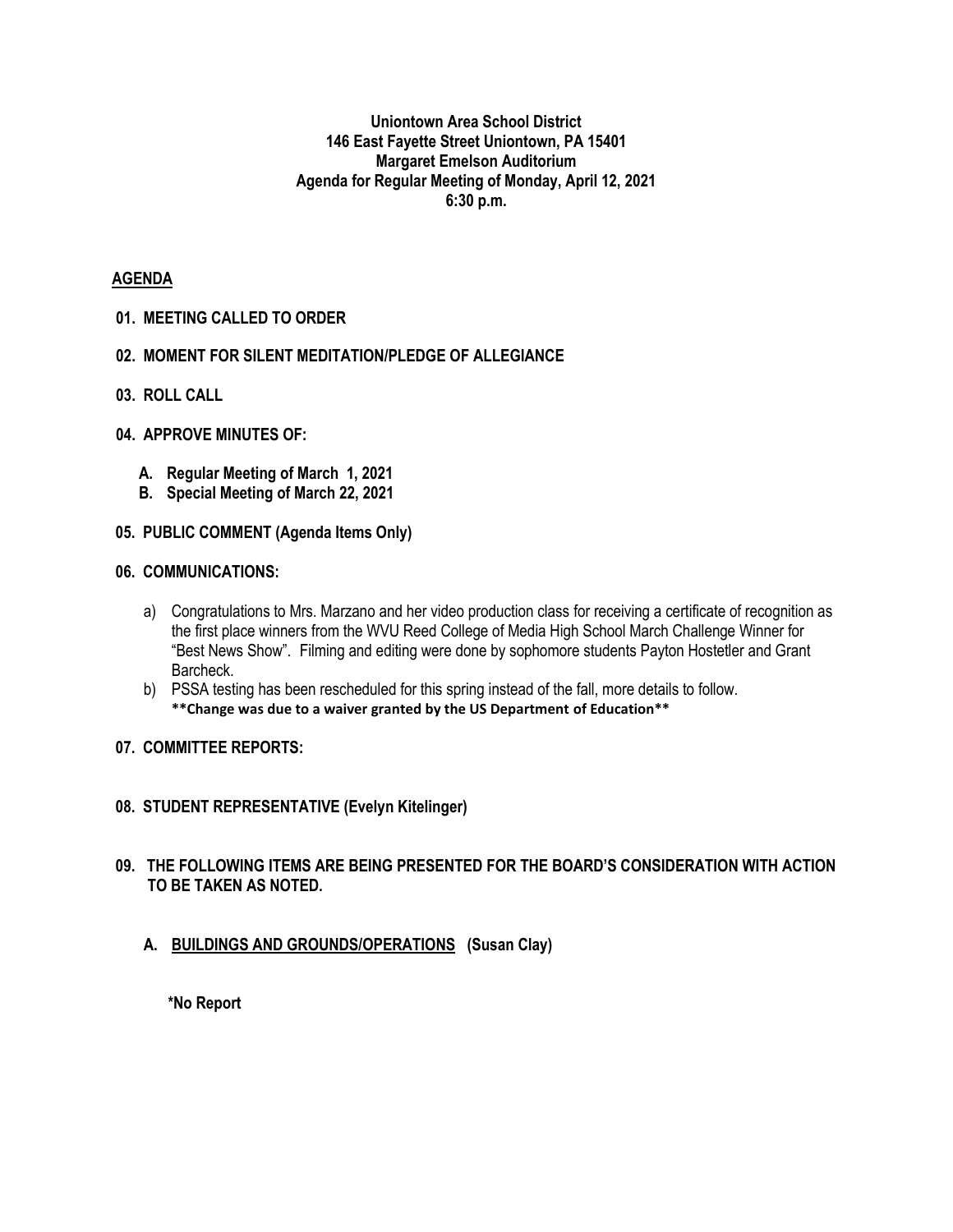## **B. EDUCATION (Kenneth G. Meadows)**

- 1. Recommend approval to re-instate the STAR program at U.H.S. as presented in **ATTACHMENT #1.**
- 2. Recommend approval of the L.E.A. agreement between U.A.S.D. and the PA Education for Children and Youth Experiencing Homelessness Program as presented in **ATTACHMENT #2**.
- 3. Recommend approval for Summer School Recovery Program for Grades K-8 as presented in **ATTACHMENT #3**.
- 4. Recommend approval for U.H.S. Summer School Program as presented in **ATTACHMENT #4.**

## **C. FINANCE (William Rittenhouse, Jr.)**

- 01. Recommend approval of the following financial statements for February, 2021:
	- (a) General Fund Treasurer's Report
	- (b) Budget and Revenue Report
- 02. Recommend approval of payroll for March, 2021.
- 03. Recommend approval for payment of the following bills, authorizing and directing Officers of the Board to issue vouchers for same:

| (a) General Fund<br>(1) Regular |           |       |
|---------------------------------|-----------|-------|
|                                 |           | -0.00 |
|                                 | 85.663.67 |       |
| (c) Federal Funds               |           |       |
|                                 |           |       |

#### **D. PERSONNEL (Pamela Neill)**

- 01. Recommend approval for a leave without pay but with benefits for employee #101904 due to restoration of health. Said leave is requested from 4/14/2021 to 5/27/2021.
- 02. Recommend approval for a FMLA leave for employee #100750 effective 3/05/2021.
- 03. Recommend approval of the employment of Kathleen Zagrocki as a paraprofessional at Menallen Elementary (rate of pay is \$9.50 per hour.)

#### **E. POLICY/PROCEDURE (Dorothy Grahek)**

#### **F. STUDENT ACTIVITIES (Don Rugola)**

- 1. Recommend approval to accept the resignation of Jennifer Margroff as Cheer Coach at A.J. McMullen effective 6/4/2021.
- 2. Recommend approval to accept the resignation of Karen Sheranek as Varsity Cheer Coach at U.H.S. effective 3/29/2021.
- 3. Recommend approval to accept the resignation of Dina Kriebel as Assistant Cheer Coach and Freshman Cheer Coach effective 3/29/2021.
- 4. Recommend approval of Bradley Hoover as Head Softball Coach for the 2020-2021 school term effective 3/5/2021 per the terms and conditions set forth by the U.A.E.A.
- 5. Recommend approval of James Emery as Assistant Softball Coach for the 2020-2021 school term effective 3/5/2021 per the terms and conditions set forth by the U.A.E.A.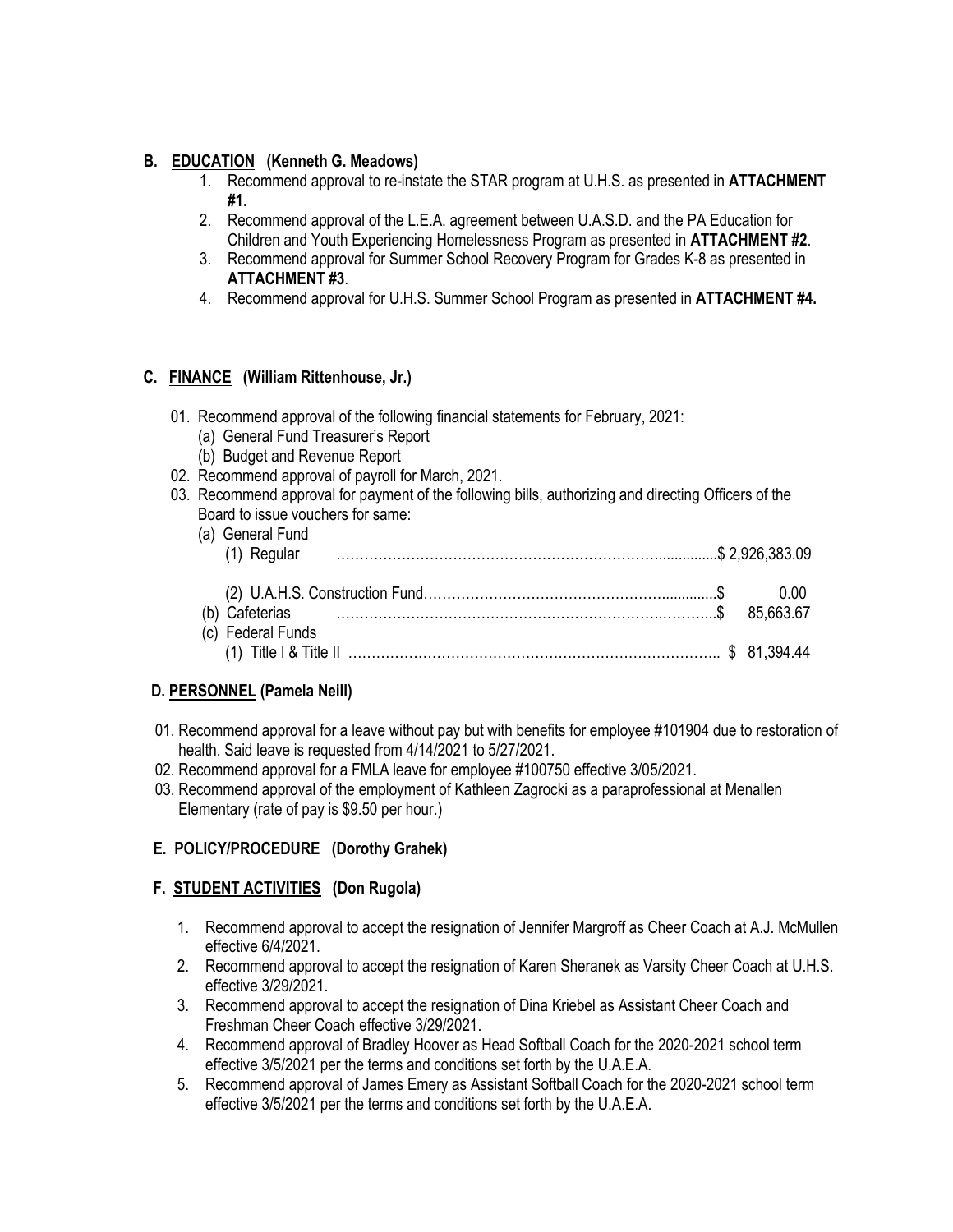- 6. Recommend approval of the following volunteer for U.H.S. softball as recommended by head coach, Brad Hoover (2020-2021 school term). a.) Trista Crise-Sczpta
- 7. Recommend approval of the employment of Christina Hebda as Head Varsity Cheer Coach at U.H.S. for the 2021-2022 school term per the terms and conditions set forth by the U.A.E.A.
- 8. Recommend approval of the employment of Ella Sepsey as Assistant Varsity Cheer Coach and Freshman Cheer Coach at U.H.S. for the 2021-2022 school term per the terms and conditions set forth by the U.A.E.A.
- 9. Recommend approval of the employment of Jeremy Brain as an Assistant Football Coach at U.H.S. as recommended by Head Coach, Keith Jeffries.
- 10. Recommend approval of the employment of Harry Kaufman as  $9<sup>th</sup>$  Grade Basketball Coach at U.H.S.
- 11. Recommend approval of the resignation of Rachel Jeffries as the girls' assistant track coach effective 3/10/2021.
- 12. Recommend approval of the employment of Joe Everhart as girls' assistant track coach for the 2020- 2021 school term effective 3/15/2021.
- 13. Recommend approval of the employment of the following individuals as alternate track workers as per the terms and conditions set forth by the U.A.E.A. :
	- a.) Tricia Carbonara-Michael
	- b.) Shawn Shaner
	- c.) William Cahn
	- d.) John Sovokos
- 14. Recommend approval of the employment of Don Bell as a clock operator for the AJ Girls' Basketball Team per the terms and conditions set forth by the U.A.E.A.

# **G. SAFETY/SECURITY (John Holt)**

#### **Information Item:**

 \*Further revisions have been made to the district's Health and Safety plan. The revisions reflect the C.D.C., D.O.H, and P.D.E's updated guidance for schools. Updated Health and Safety Information can be found on the district's webpage at <https://uasdraiders.org/health-safety-information/>

- 1. Recommend approval for Officer Gmitter to assemble a Safety and Security Committee and complete a School Safety and Security Preparedness Survey for the Pennsylvania Commission on Crime and Delinquency as presented on **ATTACHMENT #5**.
- 2. Recommend approval for the employment of David Simpson as a security officer at Marclay Elementary for \$18.50 per hour effective 3/08/2021.

# **H. TECHNOLOGY (William Rittenhouse, Jr.)**

# **I. TRANSPORTATION (Jon Tanner)**

 1. Recommend approval of the addition to the 2020-2021 drivers list. a.) Michael Andrews M&R

# **J. INTERMEDIATE UNIT I REPRESENTATIVE (Kenneth G. Meadows)**

 **01. Executive Director's Report - ATTACHMENT #6**